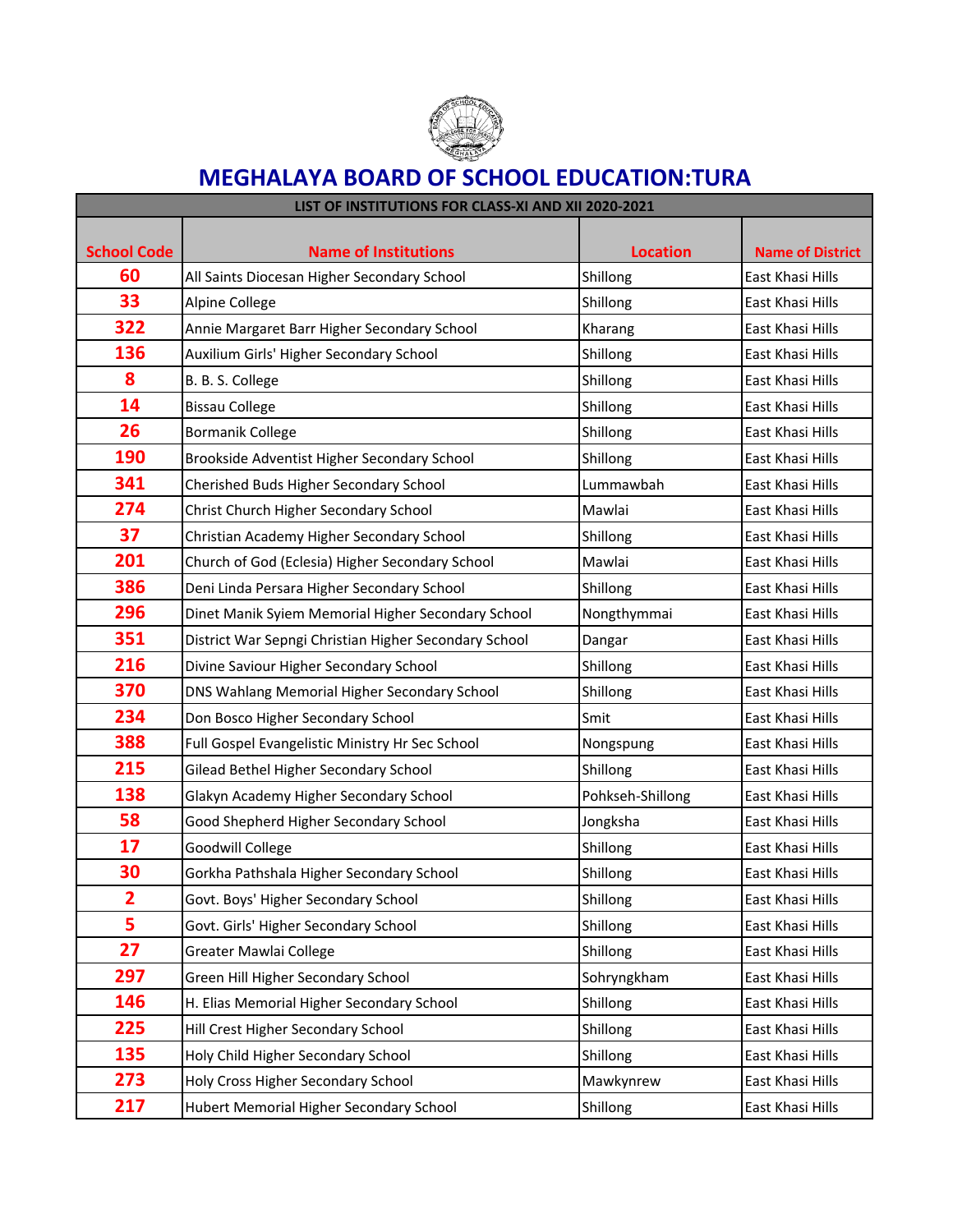| 267            | laikyntiew Higher Secondary School                    | Nongthymmai     | East Khasi Hills |
|----------------|-------------------------------------------------------|-----------------|------------------|
| 272            | Jaiaw Presbyterian Higher Secondary School            | Shillong        | East Khasi Hills |
| 224            | Jyoti Sroat Higher Secondary School                   | Laitumkhrah     | East Khasi Hills |
| 40             | K. J. P. Girls' Higher Secondary School               | Shillong        | East Khasi Hills |
| 387            | K.J.P. Synod Mihngi Higher Secondary School           | Pynursla        | East Khasi Hills |
| 264            | Khad-Ar-Blang Higher Secondary School                 | Lyngkyrdem      | East Khasi Hills |
| 193            | Kyntiew Shaphrang Higher Secondary School             | Laitlyngkot     | East Khasi Hills |
| 235            | Laban Assamese Girls' Higher Secondary School         | Shillong        | East Khasi Hills |
| 24             | Laban Bengalee Boys' Hr. Sec. School                  | Shillong        | East Khasi Hills |
| $6\phantom{1}$ | Laban Bengalee Girls' Higher Secondary School         | Shillong        | East Khasi Hills |
| 42             | Laban Presbyterian Higher Secondary School            | Shillong        | East Khasi Hills |
| 19             | Lady Keane College                                    | Shillong        | East Khasi Hills |
| 43             | Lady Keane Girls' Higher Secondary School             | Shillong        | East Khasi Hills |
| 54             | Laitbah Union Higher Secondary School                 | Lawbah          | East Khasi Hills |
| 41             | Laitumkhrah Presbyterian Higher Secondary School      | Shillong        | East Khasi Hills |
| 336            | Leads Higher Secondary School                         | Langkerding     | East Khasi Hills |
| 340            | Lumshyllong Higher Secondary School                   | Pomlakrai       | East Khasi Hills |
| 325            | Madanrting Presbyterian Higher Secondary School       | Shillong        | East Khasi Hills |
| 195            | Mawdon District Presbyterian Higher Secondary School  | Lawbah          | East Khasi Hills |
| 209            | Mawkhar Christian Higher Secondary School             | Mawkhar         | East Khasi Hills |
| 32             | Mawlai Presbyterian Higher Secondary School           | Shillong        | East Khasi Hills |
| 192            | Mawngap District Christian Multipurpose Hr Sec School | Mawngap         | East Khasi Hills |
| 174            | Mawprem Modern Higher Secondary School                | Shillong        | East Khasi Hills |
| 152            | Mawryngkneng Higher Secondary School                  | Mawryngkneng    | East Khasi Hills |
| 218            | Mawsynram Border Area Higher Secondary School         | Mawsynram       | East Khasi Hills |
| 49             | Mawsynram Higher Secondary School                     | Mawsynram       | East Khasi Hills |
| 57             | Mizo Modern Higher Secondary School                   | Shillong        | East Khasi Hills |
| 16             | <b>Morning Star College</b>                           | Shillong        | East Khasi Hills |
| 238            | Mount Hermon Higher Secondary School                  | Rangshken       | East Khasi Hills |
| 315            | Mylliem Presbyterian Higher Secondary School          | Mylliem         | East Khasi Hills |
| 407            | Nabon Women's Synod Higher Secondary School           | Shillong        | East Khasi Hills |
| 233            | Nongkrem Higher Secondary School                      | Nongkrem        | East Khasi Hills |
| 313            | Nongkwar Higher Secondary School                      | Mawlai-Nongkwar | East Khasi Hills |
| 46             | Nongspung Higher Secondary School                     | Nongspung       | East Khasi Hills |
| 59             | Nongthymmai Nepali Hr. Sec. School                    | Shillong        | East Khasi Hills |
| 236            | Nora Evalyn Higher Secondary School                   | Shillong        | East Khasi Hills |
| 210            | O. M. Roy Memorial Higher Secondary School            | Mawlai          | East Khasi Hills |
| 277            | Pearly Dew Higher Secondary School                    | Shillong        | East Khasi Hills |
| 364            | Phudmuri Presbyterian Higher Secondary School         | Mawlai          | East Khasi Hills |
| 303            | Pliti Syiem Memorial Higher Secondary School          | Laitkor         | East Khasi Hills |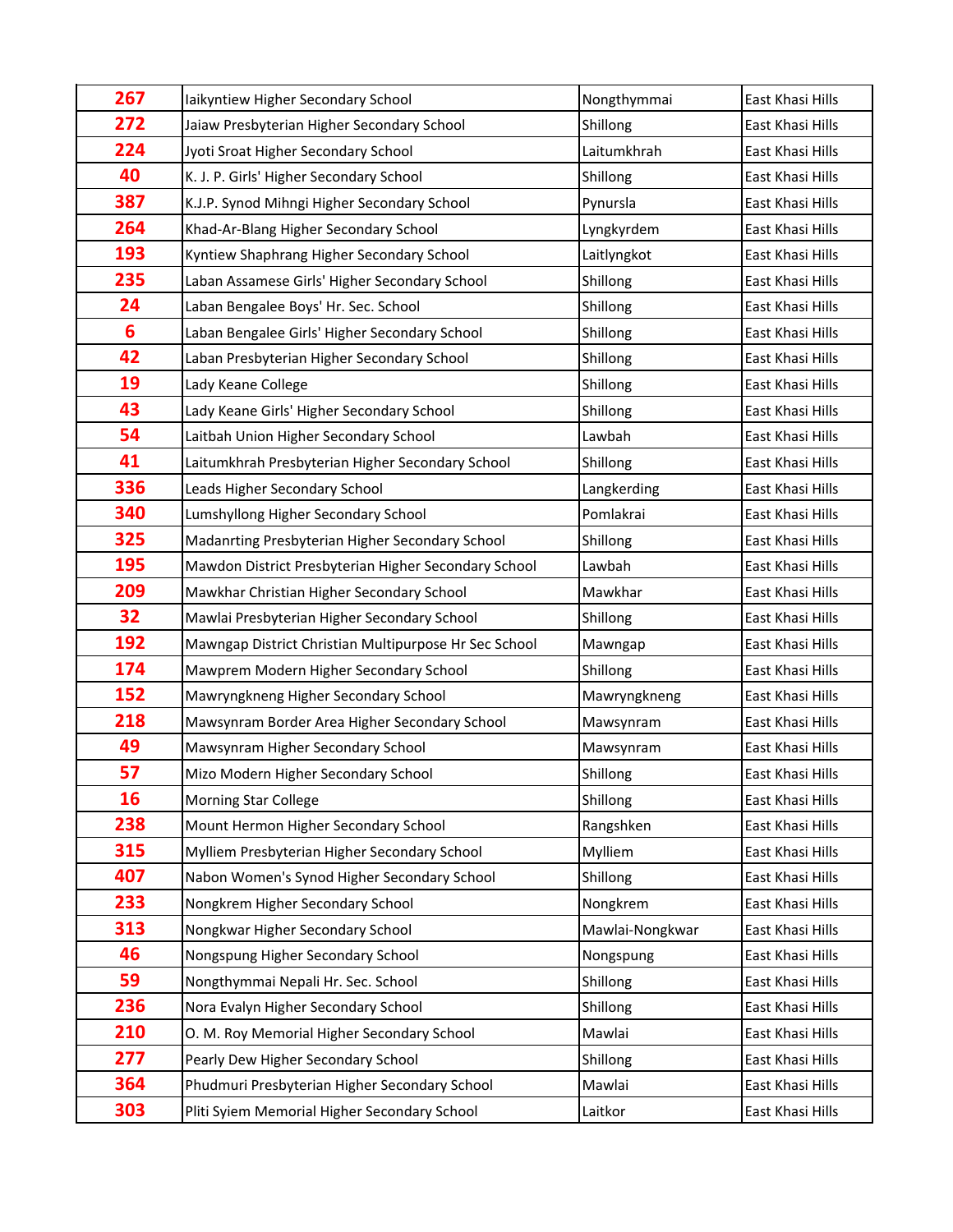| 191                     | Pomlum Higher Secondary School                  | Pomlum-Shillong | East Khasi Hills |
|-------------------------|-------------------------------------------------|-----------------|------------------|
| 56                      | Pongkung Church of God Hr. Sec. School          | Pongkung        | East Khasi Hills |
| 154                     | Pynthorumkhrah Golf-Link Hr. Sec. School        | Shillong        | East Khasi Hills |
| 48                      | R. K. Mission Higher Secondary School           | Cherrapunjee    | East Khasi Hills |
| 21                      | Raid Laban College                              | Shillong        | East Khasi Hills |
| 240                     | Raid Lyngkhoi Higher Secondary School           | Lyngkhoi        | East Khasi Hills |
| 178                     | Rilbong P.N. Chaudhuri Higher Secondary School  | Shillong        | East Khasi Hills |
| 278                     | Risa Higher Secondary School                    | Shillong        | East Khasi Hills |
| 360                     | Rising Sun Higher Secondary School              | Mawryngkneng    | East Khasi Hills |
| 338                     | Royal Christian Academy                         | Nongthymmai     | East Khasi Hills |
| 25                      | Sacred Heart Boys' Hr. Sec. School              | Shillong        | East Khasi Hills |
| 34                      | Sacred Heart Girls' Higher Secondary School     | Shillong        | East Khasi Hills |
| 20                      | Sankardev College                               | Shillong        | East Khasi Hills |
| 3                       | Seng Khasi College                              | Shillong        | East Khasi Hills |
| 4                       | Seng Khasi Higher Secondary School              | Shillong        | East Khasi Hills |
| 324                     | Seng Khasi Riwar Mihngi Higher Secondary School | Pynursla        | East Khasi Hills |
| 339                     | Seven Huts Higher Secondary School              | Mawlai          | East Khasi Hills |
| 31                      | Seven Set Annexe Higher Secondary School        | Shillong        | East Khasi Hills |
| 294                     | Sharon Memorial Higher Secondary School         | New Shillong    | East Khasi Hills |
| 362                     | Shillong College Higher Secondary Education     | Shillong        | East Khasi Hills |
| 22                      | <b>Shillong Commerce College</b>                | Shillong        | East Khasi Hills |
| $\overline{\mathbf{z}}$ | Shillong Jail Road Boys' Hr. Sec. School        | Shillong        | East Khasi Hills |
| 404                     | Shillong Public Higher Secondary School         | Shillong        | East Khasi Hills |
| 323                     | <b>SKC Higher Secondary School</b>              | Mawlai-Nongkwar | East Khasi Hills |
| 52                      | Smit Higher Secondary School                    | Smit            | East Khasi Hills |
| 206                     | Sohiong Higher Secondary School                 | Sohiong         | East Khasi Hills |
| 284                     | Sohra Govt. Higher Secondary School             | Sohra           | East Khasi Hills |
| 9                       | St. Anthony's Higher Secondary School           | Shillong        | East Khasi Hills |
| 55                      | St. Anthony's Hr. Sec. School                   | Pynursla        | East Khasi Hills |
| 342                     | St. Claret Higher Secondary School              | Nongmensong     | East Khasi Hills |
| 39                      | St. Dominic Savio's Hr. Sec. School             | Shillong        | East Khasi Hills |
| 307                     | St. Edmund's Higher Secondary School            | Shillong        | East Khasi Hills |
| 317                     | St. Francis D' Assisi Higher Secondary School   | Mawkasiang      | East Khasi Hills |
| 368                     | St. Francis D' Assisi Higher Secondary School   | Mawlai          | East Khasi Hills |
| 385                     | St. Francis Higher Secondary School             | Lum Kynsai      | East Khasi Hills |
| 28                      | St. Gabriel's Higher Secondary School           | Shillong        | East Khasi Hills |
| 203                     | St. Jerome's Higher Secondary School            | Nongmensong     | East Khasi Hills |
| 51                      | St. John Bosco Boys' Hr. Sec. School            | Cherrapunjee    | East Khasi Hills |
| 246                     | St. John Bosco Girls' Higher Secondary School   | Sohra           | East Khasi Hills |
| 200                     | St. John's Higher Secondary School              | Laban           | East Khasi Hills |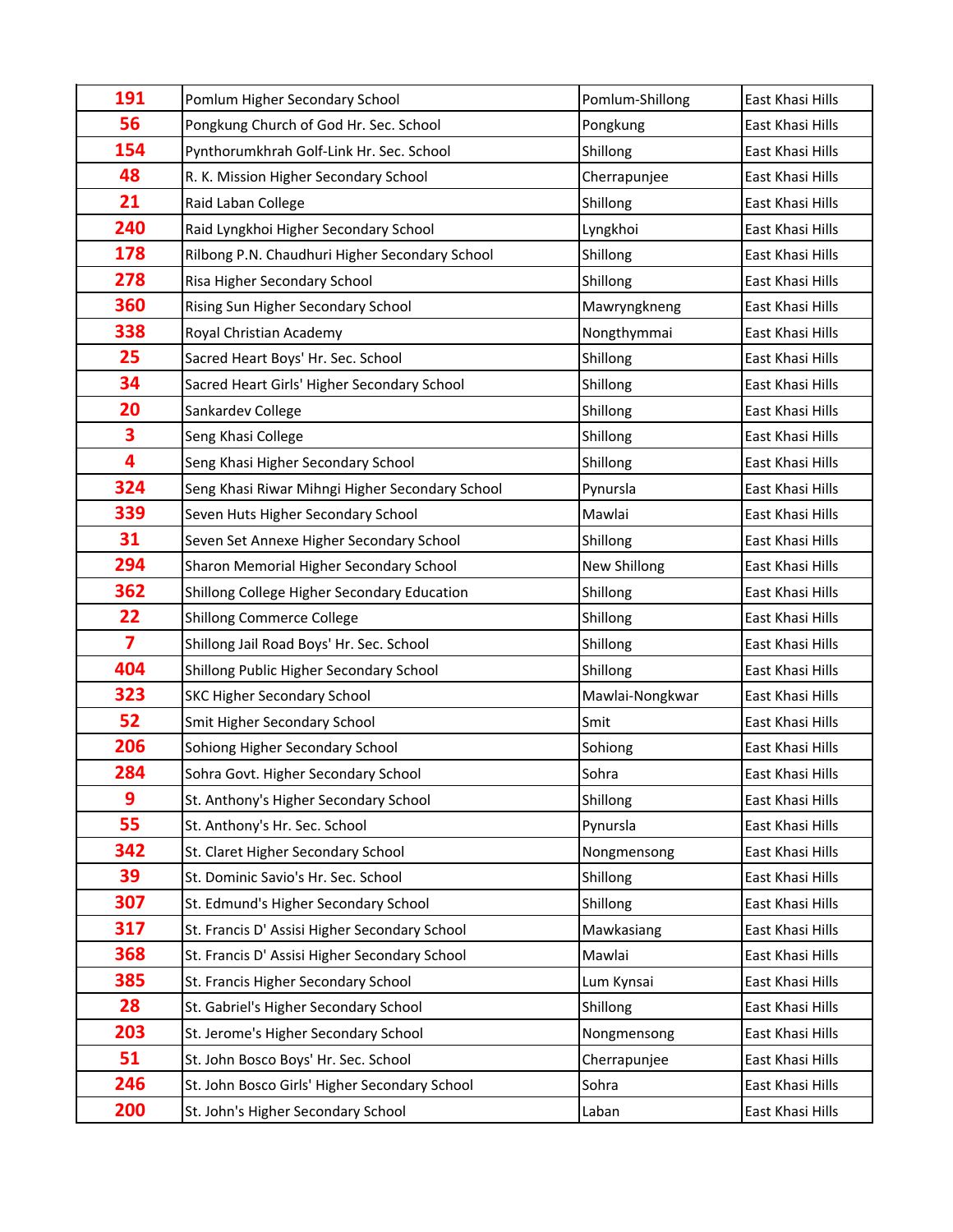| 363          | St. John's Whitehall Higher Secondary School            | Shillong                   | East Khasi Hills |
|--------------|---------------------------------------------------------|----------------------------|------------------|
| 36           | St. Joseph's Girls' Higher Secondary School             | Shillong                   | East Khasi Hills |
| 369          | St. Joseph's Higher Secondary School                    | Pynthorumkhrah             | East Khasi Hills |
| 44           | St. Margaret's Hr. Sec. School                          | Shillong                   | East Khasi Hills |
| 18           | St. Mary's College                                      | Shillong                   | East Khasi Hills |
| 29           | St. Mary's Higher Secondary School                      | Shillong                   | East Khasi Hills |
| 50           | St. Paul's Higher Secondary School                      | Marbisu                    | East Khasi Hills |
| 155          | St. Peter's Higher Secondary School                     | Mawjrong                   | East Khasi Hills |
| 327          | St. Peter's Higher Secondary School                     | Pomlakrai                  | East Khasi Hills |
| 12           | St. Peter's Higher Secondary School                     | Shillong                   | East Khasi Hills |
| 110          | St. Thomas Higher Secondary School                      | Rynjah-Shillong            | East Khasi Hills |
| 156          | St. Ursula Border Area Higher Secondary School          | Mawlong                    | East Khasi Hills |
| 371          | St. Xavier's Higher Secondary School                    | Nongthymmai                | East Khasi Hills |
| 295          | Sunny Dale Higher Secondary School                      | Pohktieh Shillong          | East Khasi Hills |
| $\mathbf{1}$ | Synod College                                           | Shillong                   | East Khasi Hills |
| 38           | Synod Higher Secondary School                           | Shillong                   | East Khasi Hills |
| 189          | Tynring Presbyterian Higher Secondary School            | Tynring                    | East Khasi Hills |
| 326          | Umpohliew Jingtip Higher Secondary School               | Nongbsap                   | East Khasi Hills |
| 23           | Umshyrpi College                                        | Shillong                   | East Khasi Hills |
| 293          | Unitarian Higher Secondary School                       | Puriang                    | East Khasi Hills |
| 262          | Village Durbar Higher Secondary School                  | Swer                       | East Khasi Hills |
| 13           | Women's College                                         | Shillong                   | East Khasi Hills |
| 150          | Anderson Higher Secondary School                        | <b>Upper New Nongstoin</b> | West Khasi Hills |
| 372          | Christ King Higher Secondary School                     | Banglapluh Riangdo         | West Khasi Hills |
| 344          | Joel Gatphoh Higher Secondary School                    | Kynroh                     | West Khasi Hills |
| 179          | K.J.P. Synod Sepngi Higher Secondary School             | Nongstoin                  | West Khasi Hills |
| 292          | Khadsawphra Higher Secondary School                     | Mairang                    | West Khasi Hills |
| 266          | Kynshi Higher Secondary School                          | Kynshi                     | West Khasi Hills |
| 69           | Langtor Higher Secondary School                         | Langtor                    | West Khasi Hills |
| 177          | Lyngngam Presbyterian Higher Secondary School           | Mawthengkut                | West Khasi Hills |
| 65           | Mairang Presbyterian Hr. Sec. School                    | Mairang                    | West Khasi Hills |
| 197          | Mairang Presbyterian Science College (Hr. Sec. Section) | Mairang                    | West Khasi Hills |
| 127          | Mawkyllei Higher Secondary School                       | Mawkyllei                  | West Khasi Hills |
| 373          | Nonglang Higher Secondary School                        | Nonglang                   | West Khasi Hills |
| 61           | Nongstoin College                                       | Nongstoin                  | West Khasi Hills |
| 72           | Pariong Presbytery Hr. Sec. School                      | Pariong                    | West Khasi Hills |
| 176          | Pastorate Laitkseh Christian Higher Secondary School    | Laitkseh                   | West Khasi Hills |
| 365          | Presbyterian Higher Secondary School                    | Siejlieh                   | West Khasi Hills |
| 343          | Salem Presbyterian Higher Secondary School              | Sohwanthiang               | West Khasi Hills |
| 62           | Sibsing Memorial Govt. Hr. Sec. School                  | Nongstoin                  | West Khasi Hills |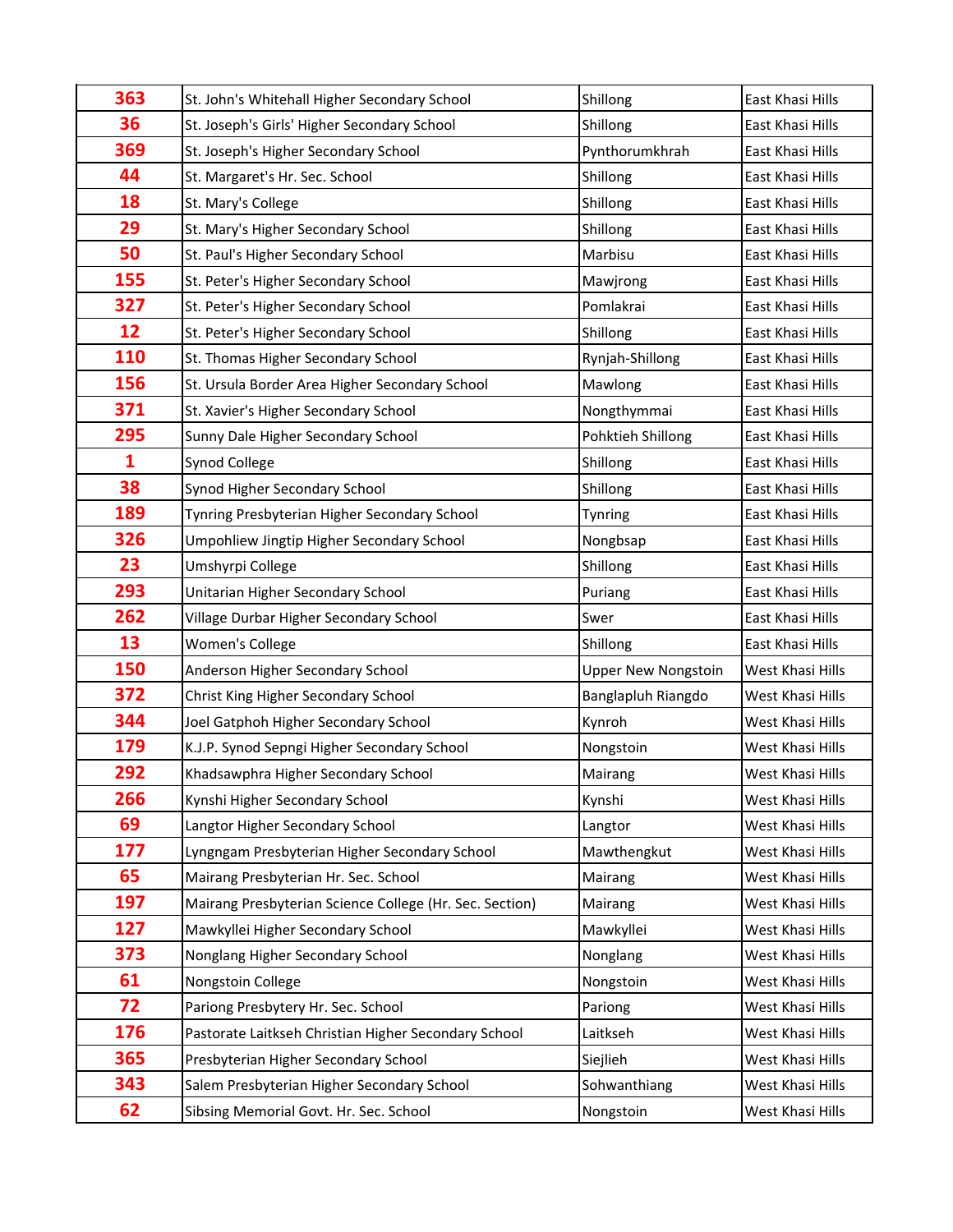| 232 | St. Francis D' Assisi Higher Secondary School        | Nongstoin        | West Khasi Hills   |
|-----|------------------------------------------------------|------------------|--------------------|
| 346 | St. John Bosco Higher Secondary School               | Nongkroh-Rambrai | West Khasi Hills   |
| 384 | St. Joseph Higher Secondary School                   | Nongkasen        | West Khasi Hills   |
| 67  | St. Peter's Higher Secondary School                  | Pyndengrei       | West Khasi Hills   |
| 66  | St. Thomas Higher Secondary School                   | Mairang          | West Khasi Hills   |
| 64  | <b>Tirot Sing Memorial College</b>                   | Mairang          | West Khasi Hills   |
| 130 | Tirot Sing Memorial Govt. Hr. Sec. School            | Nongkhlaw        | West Khasi Hills   |
| 345 | Umyiap District Presbyterian Higher Secondary School | Nongstoin        | West Khasi Hills   |
| 265 | Balang Mawlangwir Higher Secondary School            | Mawlangwir       | South West K/Hills |
| 219 | Horirai Syiemlieh Memorial Higher Secondary School   | Photjaud         | South West K/Hills |
| 173 | Hynriew Shnong Higher Secondary School               | Shngimawlein     | South West K/Hills |
| 390 | Jakrem Presbyterian Higher Secondary School          | Jakrem           | South West K/Hills |
| 347 | Little Star Higher Secondary School                  | Mawkyrwat        | South West K/Hills |
| 263 | Maharam Govt. Higher Secondary School                | Mawkyrwat        | South West K/Hills |
| 391 | Marshillong Presbyterian Higher Secondary School     | Marshillong      | South West K/Hills |
| 196 | Mawthawpdah Presbyterian Higher Secondary School     | Mawthawpdah      | South West K/Hills |
| 70  | Nativity Higher Secondary School                     | Mawkyrwat        | South West K/Hills |
| 275 | Nolikata Higher Secondary School                     | Nolikata         | South West K/Hills |
| 112 | Rangthong Christian Higher Secondary School          | Rangthong        | South West K/Hills |
| 348 | Sharak Rit Higher Secondary School                   | Nongkynbah       | South West K/Hills |
| 63  | Sngap Syiem College                                  | Mawkyrwat        | South West K/Hills |
| 237 | St. Mary's Higher Secondary School                   | Rangblang        | South West K/Hills |
| 389 | St. Xavier's Higher Secondary School                 | Mawkyrwat        | South West K/Hills |
| 139 | Tyrsad Higher Secondary School                       | Tyrsad           | South West K/Hills |
| 83  | Adventist Higher Secondary School                    | Thadlaskein      | West Jaintia Hills |
| 247 | Amwi Higher Secondary School                         | Jowai            | West Jaintia Hills |
| 349 | Amwi Higher Secondary School                         | Thangbuli        | West Jaintia Hills |
| 78  | Govt. Boys' Higher Secondary School                  | Jowai            | West Jaintia Hills |
| 80  | Govt. Girls' Higher Secondary School                 | Jowai            | West Jaintia Hills |
| 311 | Jaintia Higher Secondary School                      | Jowai            | West Jaintia Hills |
| 378 | Jehovah Jireh Higher Secondary School                | Raliang          | West Jaintia Hills |
| 312 | Jowai Presbyterian Higher Secondary School           | Jowai            | West Jaintia Hills |
| 79  | K. J. P. Synod Mihngi Higher Secondary School        | Jowai            | West Jaintia Hills |
| 406 | Ka Syiem Jingsuk Higher Secondary School             | Amlarem          | West Jaintia Hills |
| 283 | Kiang Nangbah Govt. Higher Secondary School          | Jowai            | West Jaintia Hills |
| 405 | Kymprup Higher Secondary School                      | Sahsniang-A      | West Jaintia Hills |
| 165 | Laishnong Higher Secondary School                    | Nongbareh        | West Jaintia Hills |
| 222 | Little Flower Higher Secondary School                | Ummulong         | West Jaintia Hills |
| 230 | Mang Hai Ryum Higher Secondary School                | Amlarem          | West Jaintia Hills |
| 147 | Marian Hill Higher Secondary School                  | Jowai            | West Jaintia Hills |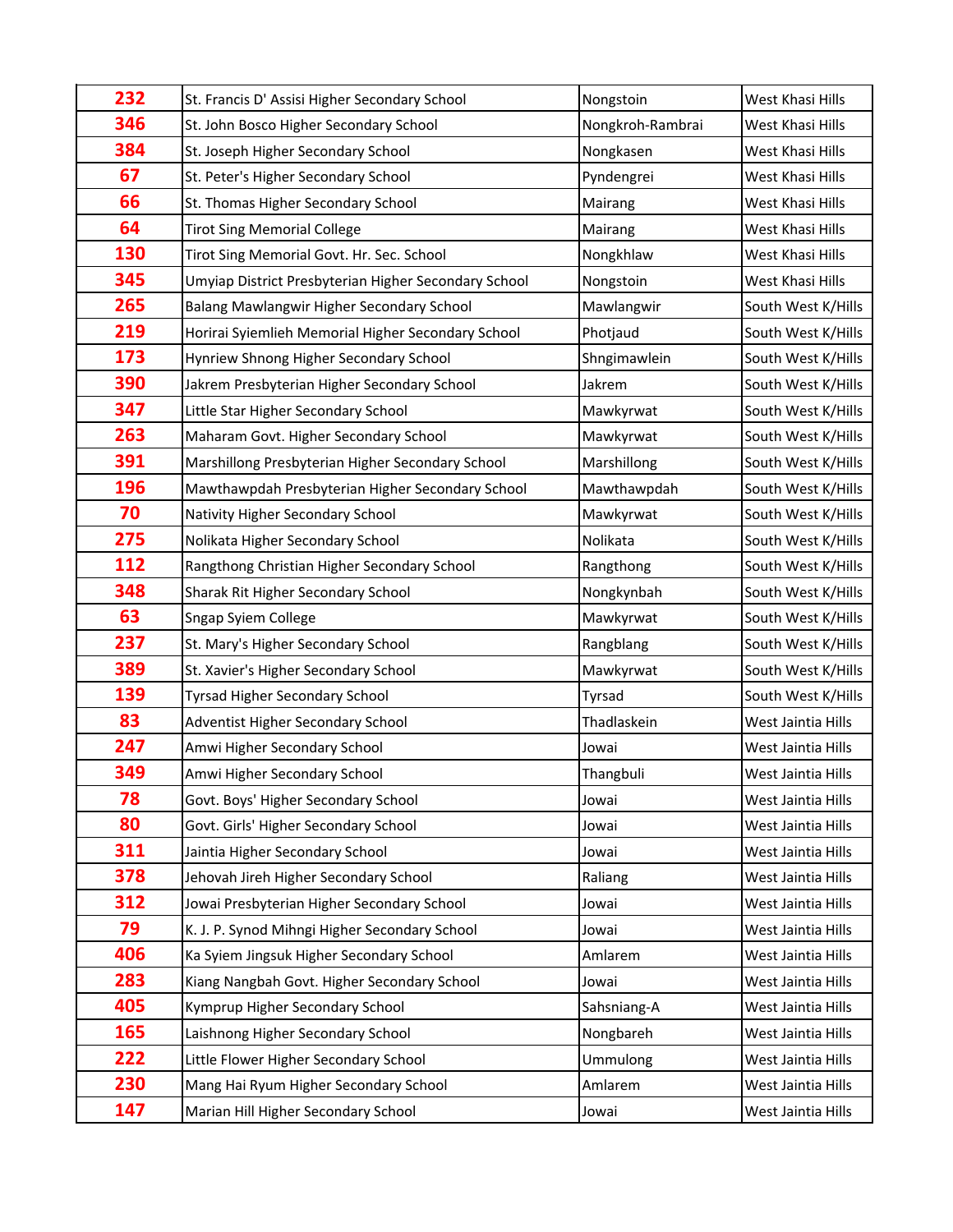| 374 | Mukhla Higher Secondary School                  | Mukhla           | West Jaintia Hills |
|-----|-------------------------------------------------|------------------|--------------------|
| 148 | Nartiang Presbyterian Hr. Sec. School           | Nartiang         | West Jaintia Hills |
| 84  | Nongtalang College                              | Nongtalang       | West Jaintia Hills |
| 213 | North Liberty Higher Secondary School           | Mookyrdoop-Jowai | West Jaintia Hills |
| 376 | Padu Higher Secondary School                    | Padu             | West Jaintia Hills |
| 392 | Q.C. Springside Higher Secondary School         | Jowai            | West Jaintia Hills |
| 375 | Ri War Jaintia Higher Secondary School          | Amlarem          | West Jaintia Hills |
| 82  | Sawlyngdoh Higher Secondary School              | Mowkaiaw         | West Jaintia Hills |
| 181 | Sein Raij Higher Secondary School               | Jowai            | West Jaintia Hills |
| 366 | Shangpung Higher Secondary School               | Shangpung        | West Jaintia Hills |
| 131 | Shangpung Presbyterian Higher Secondary School  | Shangpung        | West Jaintia Hills |
| 53  | Sohkha Govt. Higher Secondary School            | Sohkha           | West Jaintia Hills |
| 87  | St. Dominic's Higher Secondary School           | Mawkyndeng       | West Jaintia Hills |
| 88  | St. Mary Mazzarello Girls' Hr. Sec. School      | Jowai            | West Jaintia Hills |
| 220 | Thadlaboh Presbyterian Higher Secondary School  | Jowai            | West Jaintia Hills |
| 81  | Thomas Jones Synod College                      | Jowai            | West Jaintia Hills |
| 208 | Ummulong Presbyterian Higher Secondary School   | Ummulong         | West Jaintia Hills |
| 377 | Winters Adventist Higher Secondary School       | Mowkaiaw         | West Jaintia Hills |
| 214 | Holy Cross Higher Secondary School              | Umkiang          | East Jaintia Hills |
| 367 | Jaintia Eastern Higher Secondary School         | Khliehriat       | East Jaintia Hills |
| 85  | Khliehriat Higher Secondary School              | Khliehriat       | East Jaintia Hills |
| 268 | Khliehriat Presbyterian Higher Secondary School | Khliehriat       | East Jaintia Hills |
| 89  | Rymbai Presbyterian Hr. Secondary School        | Rymbai           | East Jaintia Hills |
| 393 | Sacred Heart Higher Secondary School            | Lamyrsing        | East Jaintia Hills |
| 299 | Sein Jait Tuber Higher Secondary School         | Tuber Kmaishnong | East Jaintia Hills |
| 198 | Sutnga Presbyterian Higher Secondary School     | Sutgna           | East Jaintia Hills |
| 298 | Tia Chaphrang Higher Secondary School           | Sohkymphor       | East Jaintia Hills |
| 314 | Wapung Higher Secondary School                  | Wapung           | East Jaintia Hills |
| 140 | Alpha English Higher Secondary School           | Nongpoh          | Ri-Bhoi            |
| 248 | Bethany Higher Secondary School                 | Nongsder         | Ri-Bhoi            |
| 270 | Christian Higher Secondary School               | Nongpoh          | Ri-Bhoi            |
| 269 | Don Bosco Higher Secondary School               | Byrnihat         | Ri-Bhoi            |
| 223 | Eastern Ri-Bhoi College                         | Bhoirymbong      | Ri-Bhoi            |
| 227 | Ferrando Higher Secondary School                | Umroi            | Ri-Bhoi            |
| 379 | Ferrando Speech and Hearing Centre              | Umiam            | Ri-Bhoi            |
| 319 | Friendly Academy Higher Secondary School        | Umpyrdong        | Ri-Bhoi            |
| 302 | James Memorial Higher Secondary School          | Barapani         | Ri-Bhoi            |
| 276 | Jirang Govt. Higher Secondary School            | New Jirang       | Ri-Bhoi            |
| 239 | Khrum Diengiei Higher Secondary School          | Umiam-Barapani   | Ri-Bhoi            |
| 316 | King of Kings Higher Secondary School           | Mawkyrdep        | Ri-Bhoi            |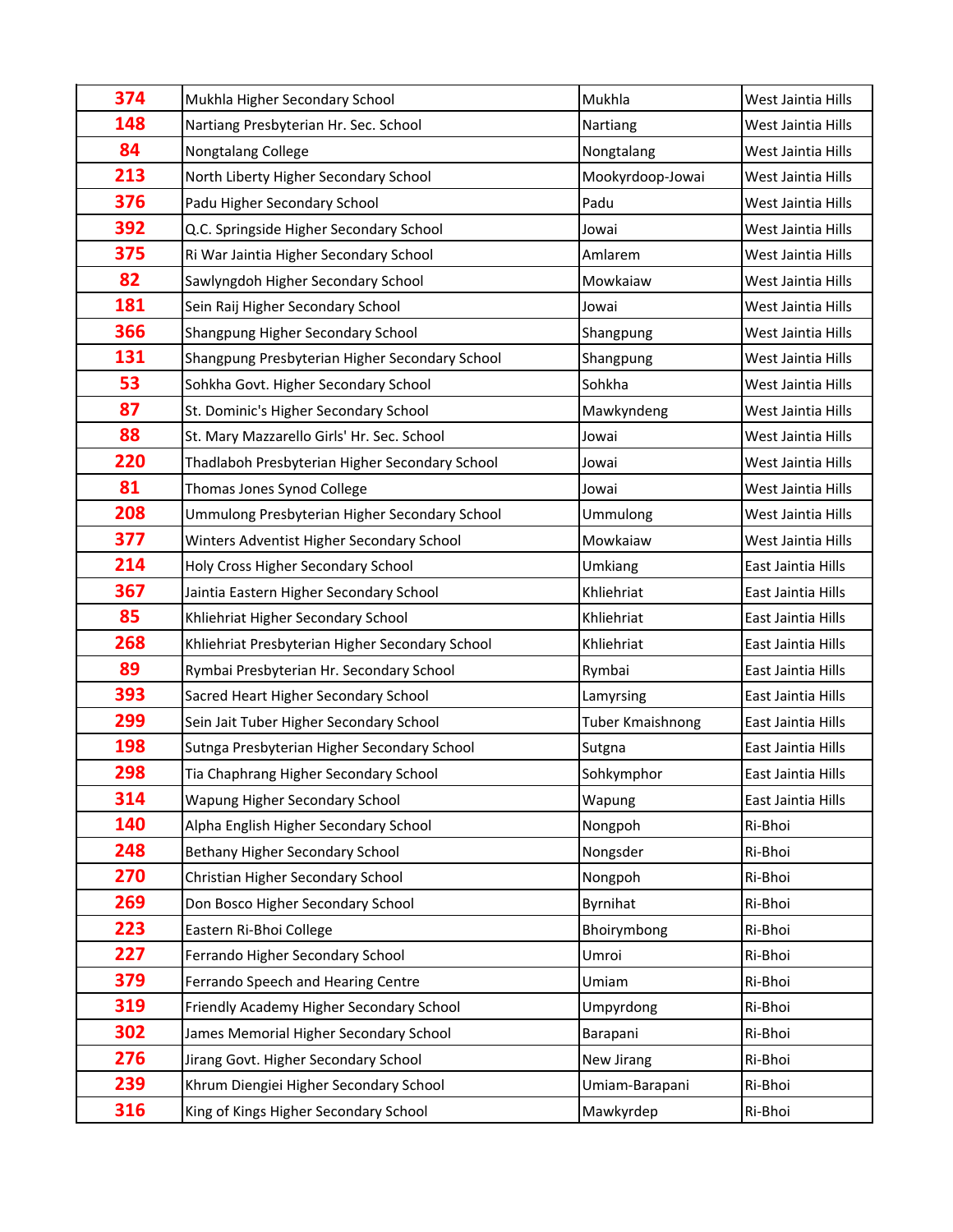| 76         | Little Flower Higher Secondary School             | Mawbri         | Ri-Bhoi                |
|------------|---------------------------------------------------|----------------|------------------------|
| 241        | Little Star Higher Secondary School               | <b>Baridua</b> | Ri-Bhoi                |
| 229        | Morning Star Higher Secondary School              | Nongpoh        | Ri-Bhoi                |
| 394        | Moun Zion Academy Secondary Secondary School      | Byrnihat       | Ri-Bhoi                |
| 137        | Myngken Christian Higher Secondary School         | Bhoirymbong    | Ri-Bhoi                |
| 300        | Nehru Memorial Higher Secondary School            | Umsning        | Ri-Bhoi                |
| 183        | Nongtluh Higher Secondary School                  | Diwon          | Ri-Bhoi                |
| 149        | Patharkhmah Govt. Higher Secondary School         | Patharkhmah    | Ri-Bhoi                |
| 301        | Raid Nongbri Presbyterian Higher Secondary School | Umsaw Nongbri  | Ri-Bhoi                |
| 73         | Ri-Bhoi College                                   | Nongpoh        | Ri-Bhoi                |
| 157        | Ri-Bhoi Presbyterian Higher Secondary School      | Nongpoh        | Ri-Bhoi                |
| 380        | Ri-Bhoi Synod College (Hr. Sec. Section)          | Umsning        | Ri-Bhoi                |
| 320        | Savio Higher Secondary School                     | <b>Baridua</b> | Ri-Bhoi                |
| 310        | St. Francis D' Assisi Higher Secondary School     | Umbir          | Ri-Bhoi                |
| 321        | St. Joseph's Higher Secondary School              | Umden          | Ri-Bhoi                |
| 74         | St. Michael's Higher Secondary School             | Umsning        | Ri-Bhoi                |
| 271        | St. Paul's Higher Secondary School                | Nongpoh        | Ri-Bhoi                |
| 318        | <b>UCC Higher Secondary School</b>                | Umiam Khwan    | Ri-Bhoi                |
| 228        | Umroi Presbyterian Higher Secondary School        | Umroi          | Ri-Bhoi                |
| 337        | Umsning Presbyterian Higher Secondary School      | Umsning        | Ri-Bhoi                |
| 280        | <b>Educere Higher Secondary School</b>            | Williamnagar   | East Garo Hills        |
| 330        | <b>Greenyard Higher Secondary School</b>          | Williamnagar   | East Garo Hills        |
| 242        | Holy Family Higher Secondary School               | Rongjeng       | East Garo Hills        |
| 199        | Loyola Higher Secondary School                    | Williamnagar   | <b>East Garo Hills</b> |
| 395        | Mangsang Higher Secondary School                  | Mangsang       | East Garo Hills        |
| 353        | Mount Penuel Higher Secondary School              | Williamnagar   | East Garo Hills        |
| 120        | Ramsang College                                   | Williamnagar   | <b>East Garo Hills</b> |
| 118        | Rongrenggiri Govt. Higher Secondary School        | Williamnagar   | East Garo Hills        |
| 172        | Sacred Heart Higher Secondary School              | Williamnagar   | East Garo Hills        |
| 184        | Songsak A-gitokgre Higher Secondary School        | Songsak        | East Garo Hills        |
| 354        | St. George Higher Secondary School                | Samanda        | East Garo Hills        |
| 396        | St. Joseph's Higher Secondary School              | Chidimit       | East Garo Hills        |
| 124        | United Rongjeng Higher Secondary School           | Rongjeng       | East Garo Hills        |
| 285        | Williamnagar Govt. Higher Secondary School        | Williamnagar   | East Garo Hills        |
| 383        | A. B. Sarkar Girls' Higher Secondary School       | Chibinang      | West Garo Hills        |
| 350        | Aeroville Higher Secondary School                 | Tura           | West Garo Hills        |
| <b>109</b> | B. N. A. Model Higher Secondary School            | Bhaitbari      | West Garo Hills        |
| 167        | Batabari Higher Secondary School                  | Batabari       | West Garo Hills        |
| 107        | Bhaitbari Higher Secondary School                 | New Bhaitbari  | West Garo Hills        |
| 205        | <b>Bidarik Institute of Learning</b>              | New Tura       | West Garo Hills        |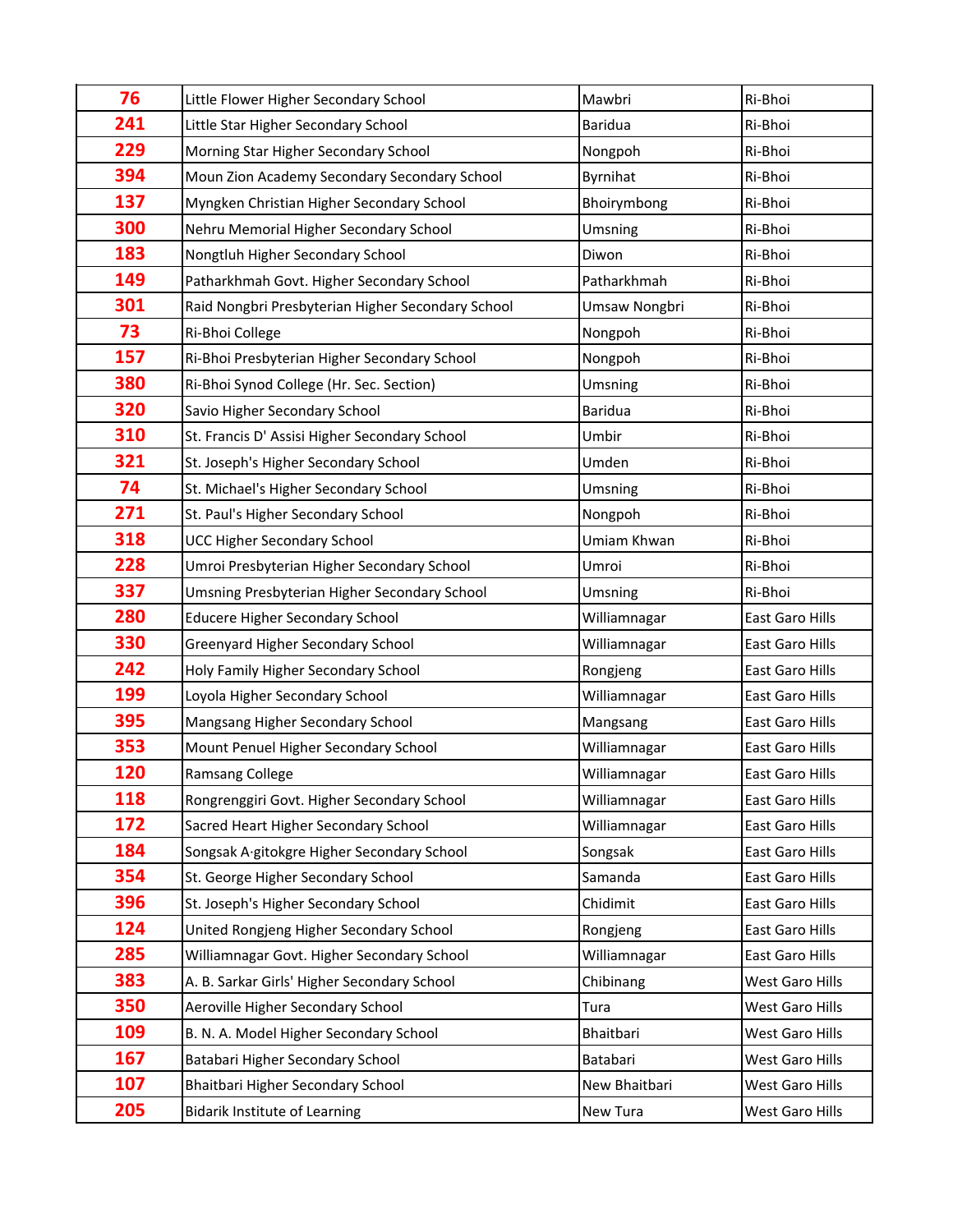| 334 | Bikonggre Higher Secondary School                    | Bikonggre     | West Garo Hills        |
|-----|------------------------------------------------------|---------------|------------------------|
| 329 | Bolbokgre Higher Secondary School                    | Bolbokgre     | West Garo Hills        |
| 108 | Bowabari Science Institute                           | New Bhaitbari | West Garo Hills        |
| 95  | Christian Girls' Higher Secondary School             | Tura          | West Garo Hills        |
| 180 | Dadenggre Puri Govt. Higher Secondary School         | Dadenggre     | West Garo Hills        |
| 358 | Dalu Bengali Higher Secondary School                 | Dalu          | West Garo Hills        |
| 104 | Dalu Govt. Higher Secondary School                   | Dalu          | West Garo Hills        |
| 305 | Dalugaon Higher Secondary School                     | Dalu          | West Garo Hills        |
| 134 | Don Bosco College (Hr. Sec. Section)                 | Tura          | West Garo Hills        |
| 245 | Don Bosco Higher Secondary School                    | Rongkhon      | West Garo Hills        |
| 186 | Don Bosco Higher Secondary School                    | Tikrikilla    | West Garo Hills        |
| 249 | Don Bosco Higher Secondary School                    | Tura          | West Garo Hills        |
| 92  | Durama College                                       | Tura          | West Garo Hills        |
| 288 | Garo Union Higher Secondary School                   | Tura          | West Garo Hills        |
| 145 | Garodubi Higher Secondary School                     | Garodubi      | West Garo Hills        |
| 207 | Gasuapara Higher Secondary School                    | Gasuapara     | West Garo Hills        |
| 332 | Gimegre Higher Secondary School                      | Gimegre       | West Garo Hills        |
| 244 | Gomaijhora Higher Secondary School                   | Gomaijhora    | West Garo Hills        |
| 93  | Govt. Boys' Higher Secondary School                  | Tura          | West Garo Hills        |
| 94  | Govt. Girls' Higher Secondary School                 | Tura          | West Garo Hills        |
| 101 | Haldibari Higher Secondary School                    | Haldibari     | West Garo Hills        |
| 226 | Hallidayganj Higher Secondary School                 | Hallidayganj  | West Garo Hills        |
| 166 | Haripur Namabila Higher Secondary School             | Haripur       | West Garo Hills        |
| 185 | Hawakhana Higher Secondary School                    | Tura          | <b>West Garo Hills</b> |
| 221 | Hill View Higher Secondary School                    | New Tura      | West Garo Hills        |
| 144 | J. N. Higher Secondary School                        | Phulbari      | West Garo Hills        |
| 331 | Jana Mangal Higher Secondary School                  | Moulakandi    | West Garo Hills        |
| 141 | Janapriya Higher Secondary School                    | Bholarbhita   | West Garo Hills        |
| 98  | Kazi and Zaman College                               | New Bhaitbari | West Garo Hills        |
| 306 | Little Flower Higher Secondary School                | Tura          | West Garo Hills        |
| 187 | Machangpani Higher Secondary School                  | Karonggre     | West Garo Hills        |
| 359 | <b>Mason Phillips Academy</b>                        | Tura          | West Garo Hills        |
| 202 | Montfort Centre for Education                        | Tura          | West Garo Hills        |
| 308 | Mount Dura Academy                                   | Tura          | West Garo Hills        |
| 279 | Nabajyoti Paham Higher Secondary School              | Paham         | West Garo Hills        |
| 204 | PAS Foundation Higher Secondary School               | Tura          | West Garo Hills        |
| 132 | Patharkata Higher Secondary School                   | Patharkata    | West Garo Hills        |
| 397 | Pechon A Sangma Memorial Police Public Hr Sec School | Tura          | West Garo Hills        |
| 102 | Rajabala Higher Secondary School                     | Rajabala      | West Garo Hills        |
| 398 | Rengsinpara Higher Secondary School                  | Rengsinpara   | West Garo Hills        |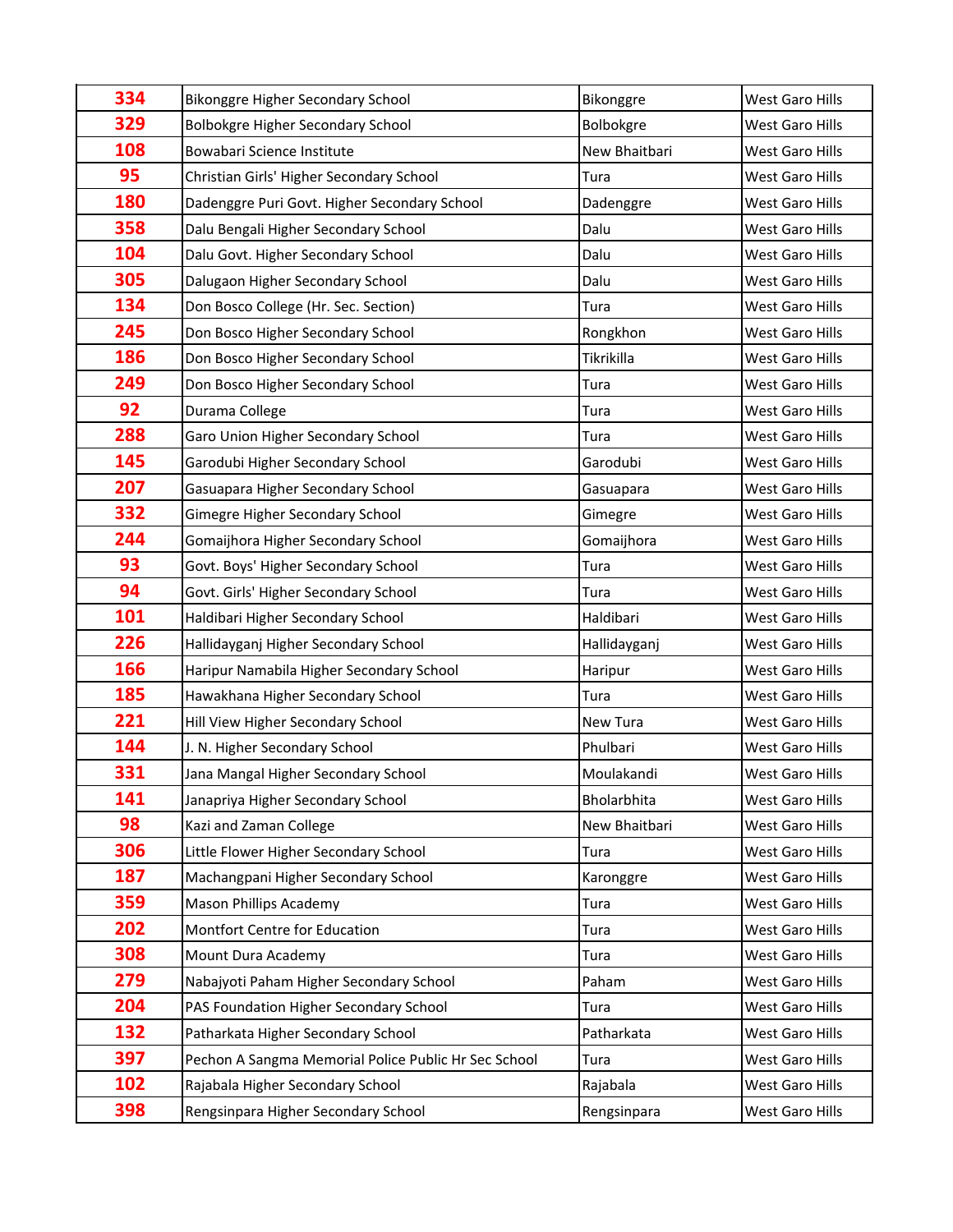| 356 | Rongram Academy of Arts                                                    | Rongram        | West Garo Hills  |
|-----|----------------------------------------------------------------------------|----------------|------------------|
| 158 | Rongram Higher Secondary School                                            | Rongram        | West Garo Hills  |
| 211 | Rugapara Higher Secondary School                                           | Rugapara       | West Garo Hills  |
| 171 | Sacred Heart Higher Secondary School                                       | Dalu           | West Garo Hills  |
| 161 | Selsella Higher Secondary School                                           | Selsella       | West Garo Hills  |
| 168 | Shidakandi Higher Secondary School                                         | Bhaitbari      | West Garo Hills  |
| 142 | Shyamnagar Higher Secondary School                                         | Phulbari       | West Garo Hills  |
| 381 | Special Education & Training Institute Higher Secondary Scho New Bhaitbari |                | West Garo Hills  |
| 281 | St. Anthony's Higher Secondary School                                      | Jengjal        | West Garo Hills  |
| 304 | St. John Mary Vianney Higher Secondary School                              | Chokchokia     | West Garo Hills  |
| 153 | St. Mary's Higher Secondary School                                         | Tura           | West Garo Hills  |
| 403 | St. Xavier's Higher Secondary School                                       | Tura           | West Garo Hills  |
| 100 | Tikrikilla College                                                         | Tikrikilla     | West Garo Hills  |
| 113 | Tikrikilla Higher Secondary School                                         | Tikrikilla     | West Garo Hills  |
| 133 | Tura Govt. Higher Secondary School                                         | Tura           | West Garo Hills  |
| 97  | Tura Town Higher Secondary School                                          | Tura           | West Garo Hills  |
| 182 | Tura United Christian Academy                                              | Hawakhana-Tura | West Garo Hills  |
| 357 | Williampur Higher Secondary School                                         | Williampur     | West Garo Hills  |
| 128 | Zekabari Higher Secondary School                                           | Zekabari       | West Garo Hills  |
| 121 | Bajengdoba Higher Secondary School                                         | Bajengdoba     | North Garo Hills |
| 125 | Bangsi Apal Higher Secondary School                                        | Dainadubi      | North Garo Hills |
| 399 | Damas Higher Secondary School                                              | Damas          | North Garo Hills |
| 400 | Depa Higher Secondary School                                               | Dainadubi      | North Garo Hills |
| 328 | Dilma A·pal Higher Secondary School                                        | Dilma          | North Garo Hills |
| 159 | Don Bosco Higher Secondary School                                          | Mendal         | North Garo Hills |
| 71  | Mallangkona Govt. Higher Secondary School                                  | Mallangkona    | North Garo Hills |
| 114 | <b>Mendipathar College</b>                                                 | Mendipathar    | North Garo Hills |
| 382 | Montfort Higher Secondary School                                           | Resubelpara    | North Garo Hills |
| 117 | Resubelpara Girls' Higher Secondary School                                 | Resubelpara    | North Garo Hills |
| 116 | Resubelpara Govt. Higher Secondary School                                  | Resubelpara    | North Garo Hills |
| 212 | Riverside Adventist Academy                                                | Bajengdoba     | North Garo Hills |
| 169 | St. Thomas Higher Secondary School                                         | Mendipathar    | North Garo Hills |
| 309 | United Kharkutta College                                                   | Kharkutta      | North Garo Hills |
| 126 | United Kharkutta Govt. Hr. Secondary School                                | Kharkutta      | North Garo Hills |
| 361 | Ashugre Higher Secondary School                                            | Ashugre        | South Garo Hills |
| 123 | Baghmara Govt. Higher Secondary School                                     | Baghmara       | South Garo Hills |
| 286 | Capt. Williamson Memorial Govt. Hr Sec School                              | Baghmara       | South Garo Hills |
| 119 | Chokpot Higher Secondary School                                            | Chokpot        | South Garo Hills |
| 188 | Don Bosco Higher Secondary School                                          | Baghmara       | South Garo Hills |
| 164 | Karukol Higher Secondary School                                            | Karukol        | South Garo Hills |